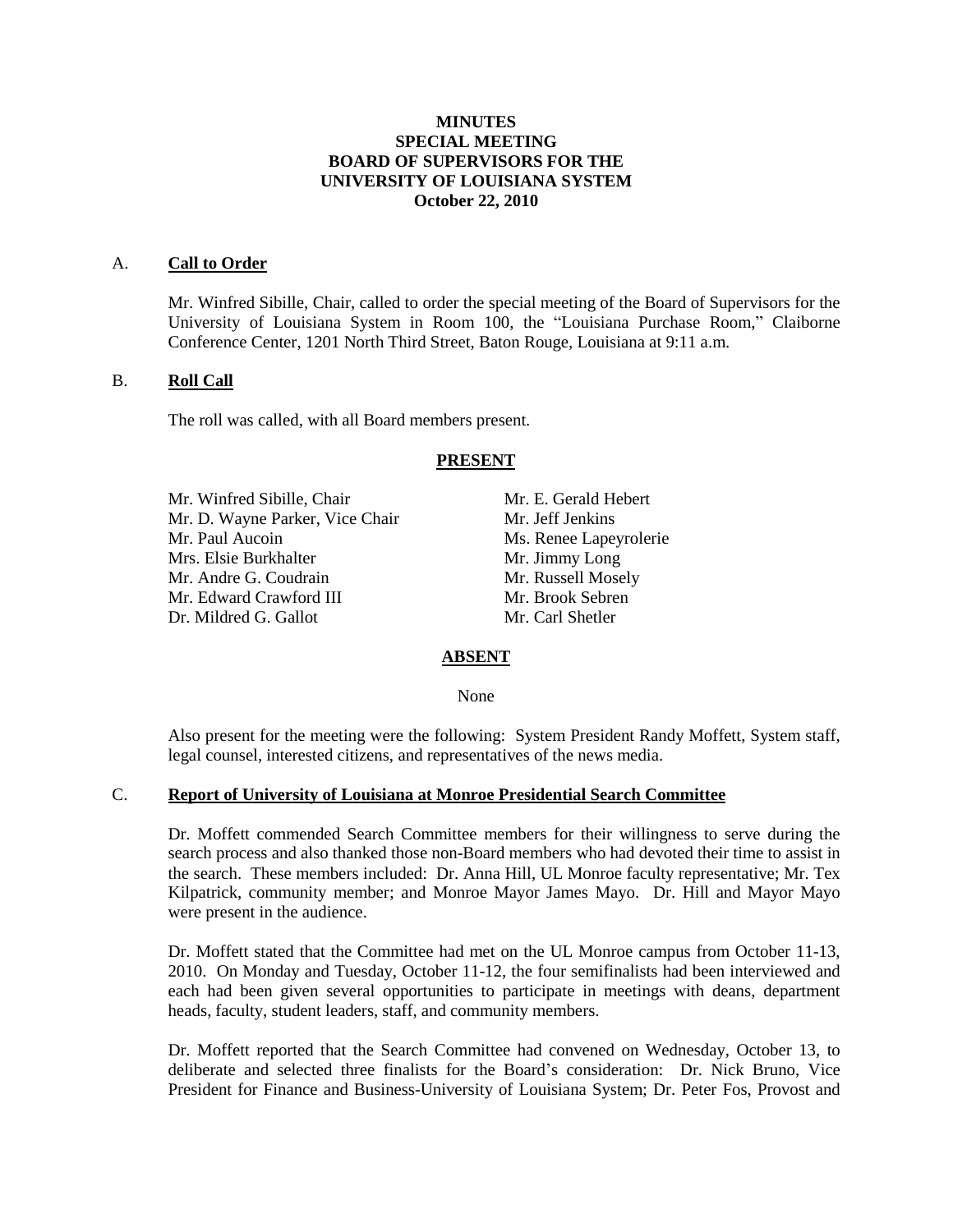Board of Supervisors for the University of Louisiana System Minutes Special Meeting October 22, 2010 Page 2 of 6

> Executive Vice President-University of Texas-Tyler; and Dr. Thomas Moore, Vice President for Academic Affairs-Winthrop University.

# D. **Overview of Interview Procedures**

Mr. Sibille described the procedure for the interviews. He stated that each candidate would be given the opportunity to provide an opening statement, followed by questioning by Board members. Subsequent to each public interview, the Board would individually meet with the finalist in executive session. After the final interview and executive session, the Board planned to remain in executive session to deliberate. When the Board returned to open session, discussion and voting would follow.

# E. **Public Comments**

Dr. Moffett asked for public comment from the audience prior to the interview process.

Ten individuals voiced comment to the Board. Those who spoke in favor of Dr. Thomas Moore included: Ms. Brooke Dugas, UL Monroe SGA officer; Ms. Maggie Warren, student and member of UL Monroe Campus Activities Board; Ms. Monica Zeno, student and member of the Campus Activities Board; and Ms. Robyn Jordan, UL Monroe alumna and staff member. Dr. Anna Hill, UL Monroe Faculty Senate member, spoke in favor of Drs. Moore and/or Fos. Strong words of support for Dr. Bruno were given by: Mr. Ralph Perlman, Baton Rouge community member; Dr. Loren Blanchard, Senior Vice President for Academic Affairs-Xavier University; Dr. Charles McDonald, UL Monroe alumnus and former State Representative and UL Monroe administrator; Mr. Mike Vining, alumnus; and City of Monroe Mayor James Mayo.

Dr. Moffett thanked them for their input and interest in the selection of the next President of UL Monroe.

# F. **Candidate Interviews**

# *Dr. Thomas Moore*

Mr. Sibille introduced Dr. Thomas Moore, who has served as Vice President for Academic Affairs and Dean of the Faculty at Winthrop University in South Carolina since July 2003. He has also held the roles of Chair of the Department of Chemistry and Physics and Dean of the College of Arts and Sciences. Prior to those positions, he began his career as an assistant chemistry professor at Georgia Southern College and later became director of the program. He received his Bachelor of Arts from Huntingdon College in Montgomery, Alabama, and earned his Ph.D. in Inorganic Chemistry at the University of South Carolina.

Dr. Moore made an introductory statement and said that it was an honor to have the opportunity to interview for the position as President of UL Monroe. Joining him at the table was his wife Marsha. Board members were given the opportunity to question Dr. Moore.

- - - - - - - - - - - - - - - - - - -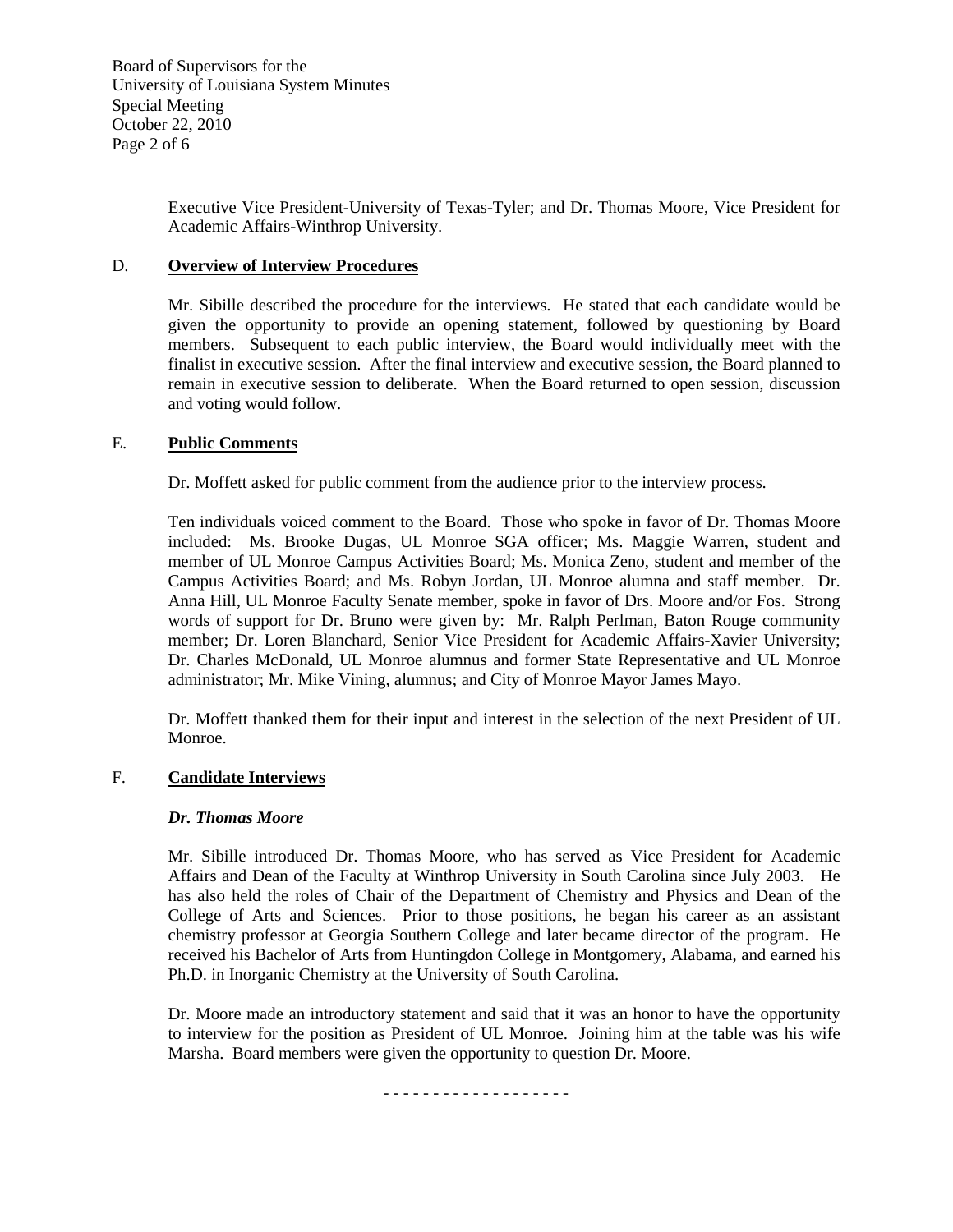Mr. Sibille stated that the Board would meet in Executive Session pursuant to R.S. 42:6.1 to discuss personnel matters with Dr. Moore.

Upon motion of Mrs. Burkhalter, seconded by Mr. Shetler, the Board voted to convene in Executive Session. The following roll call vote was recorded:

Yeas: Mr. Aucoin, Mrs. Burkhalter, Mr. Coudrain, Mr. Crawford, Dr. Gallot, Mr. Hebert, Mr. Jenkins, Ms. Lapeyrolerie, Mr. Long, Mr. Mosely, Mr. Parker, Mr. Sebren, Mr. Shetler, Mr. Sibille

Nays: None

At 10:21 a.m., the Board met in Executive Session with Dr. Moore. While in Executive Session, the Board may meet with its staff, legal counsel, or other persons it deems necessary. No motions may be made nor votes taken.

- - - - - - - - - - - - - - - - - - -

At 10:52 a.m., the Board reconvened in Open Session. While in Executive Session, no motions were made nor votes taken.

#### *Dr. Peter Fos*

Mr. Sibille introduced Dr. Peter Fos as the second finalist. Dr. Fos currently serves as Provost and Executive Vice President for Academic Affairs at University of Texas-Tyler. He has served as Dean of the College of Health at the University of Southern Mississippi, Assistant Dean for Undergraduate Relations at Tulane University Health Sciences Center School of Public Health and Tropical Medicine, Chair of the Department of Clinical Sciences at University of Nevada-Las Vegas School of Dental Medicine, and he practiced general dentistry in the Metropolitan New Orleans area. Dr. Fos received a D.D.S. from Louisiana State University Health Sciences Center School of Dentistry, a Ph.D. in Health Care Decision Analysis from Tulane University Graduate School, a Master of Public Health in Health Systems Management from Tulane University Health Sciences Center School of Public Health and Tropical Medicine, and B.S. in Biological Sciences from University of New Orleans.

Dr. Fos made an opening statement and thanked the Board for being selected as a finalist. He said he appreciated the spirit that was evident on the campus when he visited. Joining him at the table was his wife Lori. Board members had an opportunity to question Dr. Fos.

#### - - - - - - - - - - - - - - - - - - -

Mr. Sibille stated that the Board would meet in Executive Session pursuant to R.S. 42:6.1 to discuss personnel matters with Dr. Fos.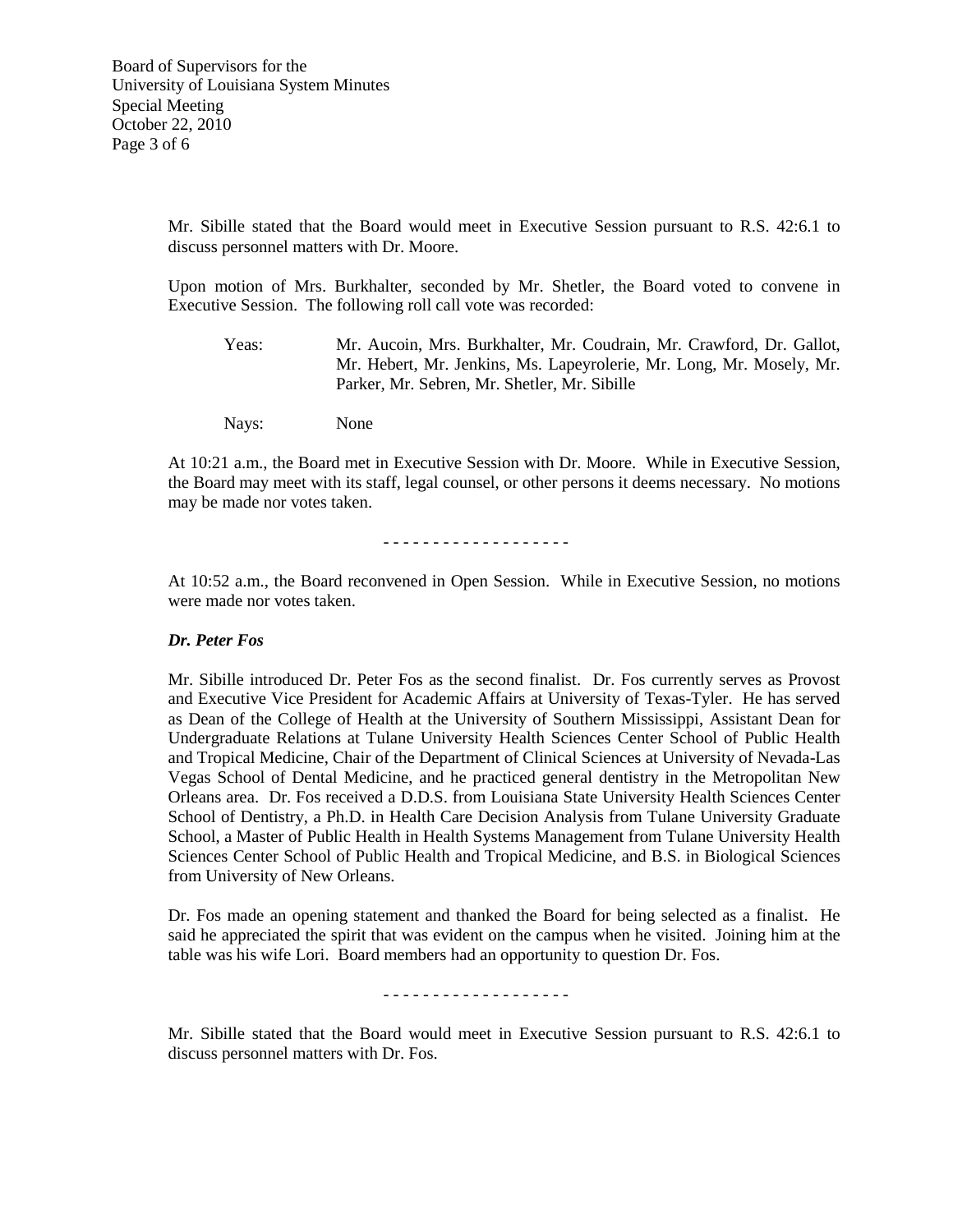Upon motion of Mrs. Burkhalter, seconded by Mr. Parker, the Board voted to convene in Executive Session. The following roll call vote was recorded:

Yeas: Mr. Aucoin, Mrs. Burkhalter, Mr. Coudrain, Mr. Crawford, Dr. Gallot, Mr. Hebert, Mr. Jeff Jenkins, Ms. Lapeyrolerie, Mr. Long, Mr. Mosely, Mr. Parker, Mr. Sebren, Mr. Shetler, Mr. Sibille

Nays: None

At 11:26 a.m., the Board met in Executive Session with Dr. Fos. While in Executive Session, the Board may meet with its staff, legal counsel, or other persons it deems necessary. No motions may be made nor votes taken.

- - - - - - - - - - - - - - - - - - -

At 12:01 p.m., the Board reconvened in Open Session. While in Executive Session, no motions were made nor votes taken.

### *Dr. Nick Bruno*

Mr. Sibille introduced Dr. Nick Bruno as the third finalist. Dr. Bruno currently serves as Vice President for Business and Finance at the University of Louisiana System. Prior to that position, he held the position of Vice President for Business Affairs at University of Louisiana at Monroe; and Assistant Vice President for Special Initiatives, Director of Auxiliary Services, Director of Physical Plant Services, and Property Control Officer at Southeastern Louisiana University. Dr. Bruno received his undergraduate degree in Accounting and Master's of Business Administration from Southeastern Louisiana University, and a Ph.D. in Higher Education Leadership from the University of Mississippi.

Dr. Bruno made an opening statement and said it was an honor to be selected as a finalist. He stated his interest in the presidency, especially since he had enjoyed his tenure there in the past. Joining him at the table was his wife Linda. Board members had an opportunity to question Dr. Bruno.

- - - - - - - - - - - - - - - - - - -

Mr. Sibille stated that the Board would meet in Executive Session pursuant to R.S. 42:6.1 to discuss personnel matters with Dr. Bruno.

Upon motion of Mr. Hebert, seconded by Mrs. Burkhalter, the Board voted to convene in Executive Session. The following roll call vote was recorded:

Yeas: Mr. Aucoin, Mrs. Burkhalter, Mr. Coudrain, Mr. Crawford, Dr. Gallot, Mr. Hebert, Mr. Jeff Jenkins, Ms. Lapeyrolerie, Mr. Long, Mr. Mosely, Mr. Parker, Mr. Sebren, Mr. Shetler, Mr. Sibille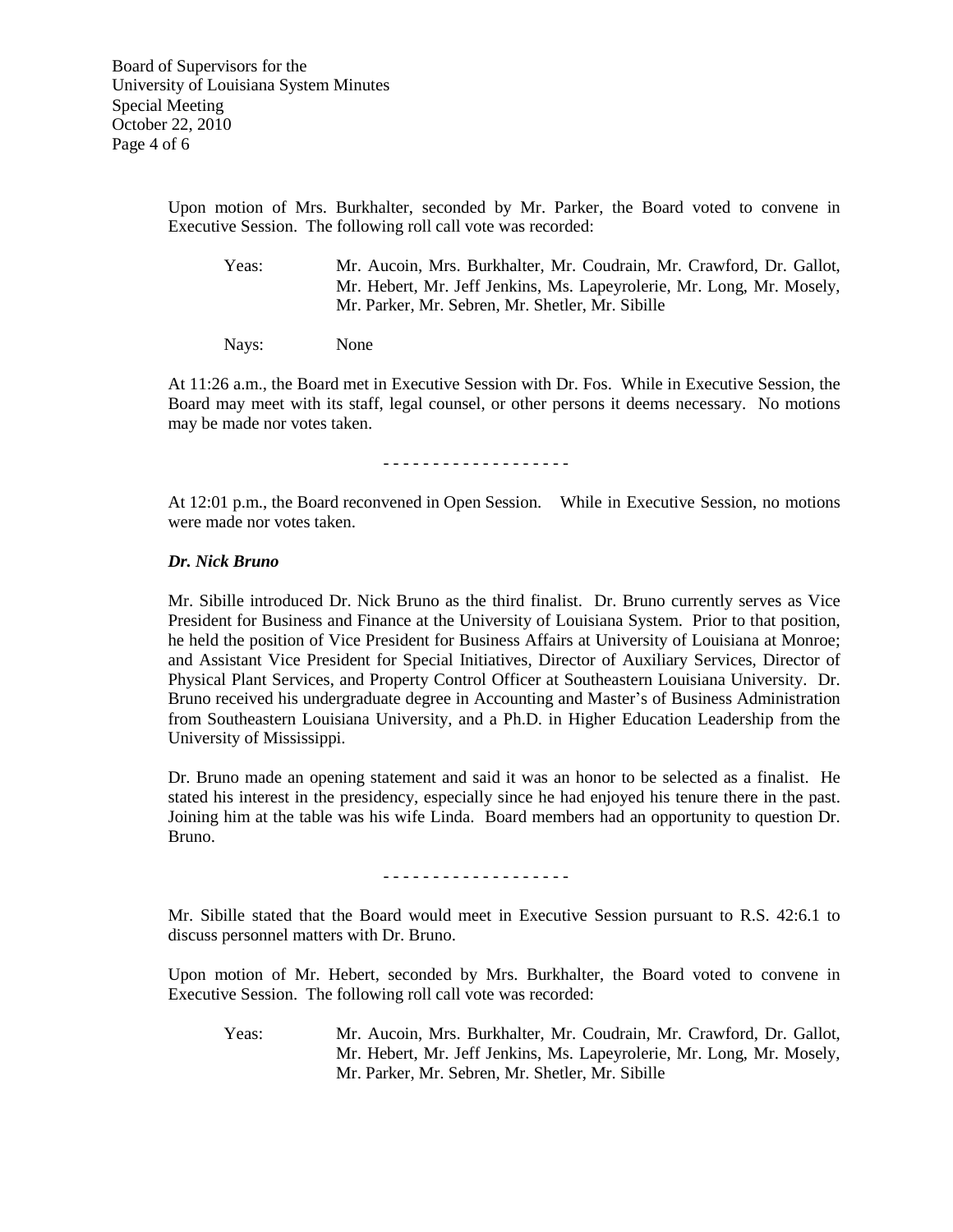Board of Supervisors for the University of Louisiana System Minutes Special Meeting October 22, 2010 Page 5 of 6

Nays: None

At 12:35 p.m., the Board met in Executive Session with Dr. Bruno. While in Executive Session, the Board may meet with its staff, legal counsel, or other persons it deems necessary. No motions may be made nor votes taken.

- - - - - - - - - - - - - - - - - - -

At 1:48 p.m., the Board reconvened in Open Session. While in Executive Session, no motions were made nor votes taken.

### F. **Selection of President of University of Louisiana at Monroe**

Mr. Sibille asked for comments or observations from the Board members. Mr. Long made the following motion, seconded by Mr. Hebert.

*NOW, THEREFORE, BE IT RESOLVED, that the Board of Supervisors for the University of Louisiana System hereby appoints Dr. Nick Bruno as the next President of University of*  Louisiana at Monroe, with salary and related benefits to be determined by System President *Randy Moffett, in consultation with the Board Chair and Vice Chair, and executed by a letter of appointment and in accordance with Board Rules.*

The following roll call vote was recorded:

| Yeas: | Mr. Aucoin, Mrs. Burkhalter, Mr. Coudrain, Mr. Crawford, Dr. Gallot, |
|-------|----------------------------------------------------------------------|
|       | Mr. Hebert, Mr. Jenkins, Ms. Lapeyrolerie, Mr. Long, Mr. Mosely, Mr. |
|       | Parker, Mr. Shetler, Mr. Sibille                                     |

Nays: None

Abstention: Mr. Sebren

Absent: None

Mr. Sebren stated that, while his decision was to abstain from voting, he pledged to give Dr. Bruno his full support as President.

### H. **Introduction of President of University of Louisiana at Monroe**

Dr. Bruno thanked the Board for approving his appointment and he said that he was proud and excited to return to UL Monroe as President.

Mr. Sibille and Dr. Moffett congratulated Dr. Bruno on being appointed President.